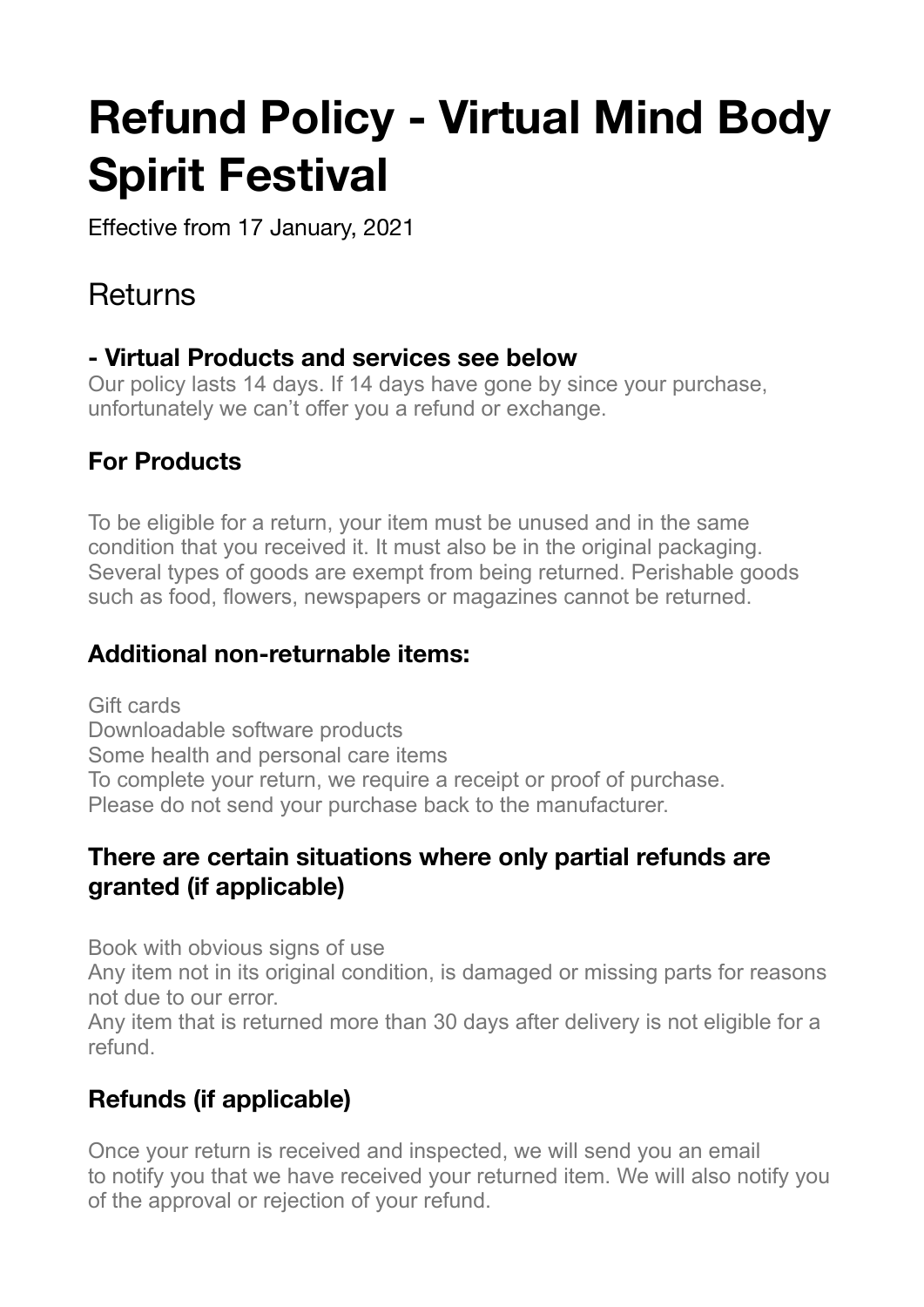If you are approved, then your refund will be processed, and a credit will automatically be applied to your credit card or original method of payment, within a certain amount of days.

## **Late or missing refunds (if applicable)**

If you have received an approval and haven't received a refund yet, first check your bank account again.

Then contact your credit card company, it may take some time before your refund is officially posted.

Next contact your bank. There is often some processing time before a refund is posted.

If you've done all of this and you still have not received your refund yet, please contact us at info@6DHealing.com.

#### **Sale items (if applicable)**

Only regular priced items may be refunded, unfortunately sale items cannot be refunded.

#### **Gifts**

If the item was marked as a gift when purchased and shipped directly to you, you'll receive a gift credit for the value of your return. Once the returned item is received, a gift certificate will be mailed to you.

If the item wasn't marked as a gift when purchased, or the gift giver had the order shipped to themselves to give to you later, we will send a refund to the gift giver and he will find out about your return.

#### **Exchanges (if applicable)**

We only replace items if they are defective or damaged. If you need to exchange it for the same item, send us an email at info@6DHealing.com and send your item to:

## **Shipping**

*Commence your return by emailing info@6dhealing.com and write 'Returns' in the subject line.* 

To return your product, you should mail your product to: In USA

6 Dimensions of Healing